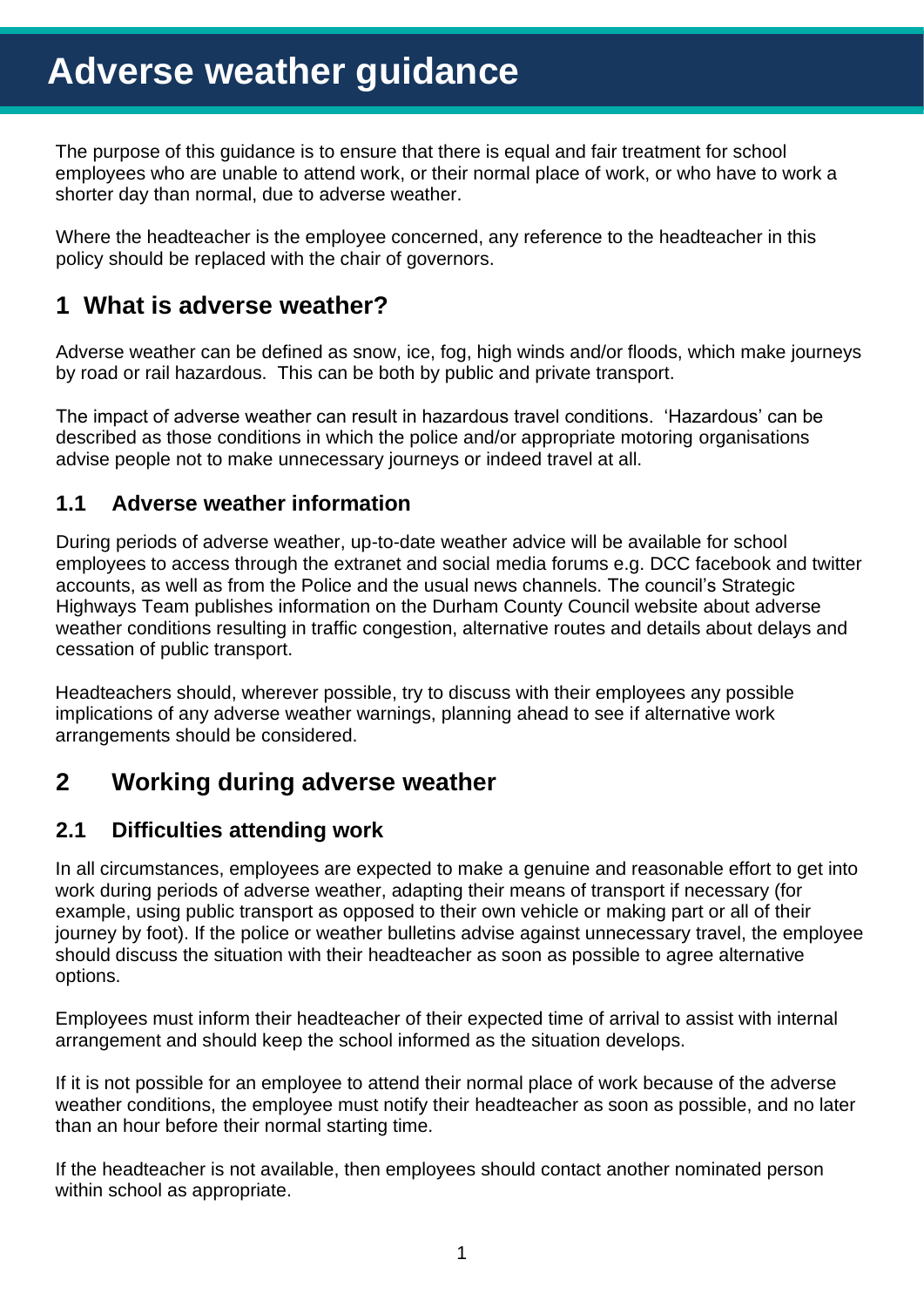It is essential that the employee discusses and exhausts all alternative options with their headteacher before agreeing action for the day, which may include reporting to an alternative place of work or working from home, where appropriate.

The school will not unreasonably withhold pay if employees do not get to work but must be satisfied that employees have acted reasonably and responsibly in seeking to do so. This should be ascertained following discussions upon a return to work when the school examines the individual circumstances and the effort made to get to work.

Where an employee arrives late or is required to leave work early as a result of adverse weather they will be paid as normal as long as they have met the above criteria.

If the employee is unable to attend work during periods of adverse weather due to childcare or caring responsibilities, they will be expected to take the time off as unpaid leave or any other agreed process as determined with their headteacher on a case by case basis.

Headteachers should carefully consider arrangements for pregnant or disabled employees for whom it may be hazardous to try to get to work.

#### **2.2 Training courses/off site meetings**

Employees who are scheduled to attend off site meetings during periods of adverse weather should assess whether it is suitable to travel and avoid unnecessary risk. Further consideration to alternative arrangements should be made.

Where an employee attends an external training course that finishes early as a result of adverse weather, no deduction will be made from their pay.

## **3 Closure of premises**

In exceptional circumstances the headteacher may make the decision to completely close a school. In this case employees will continue to be paid as normal.

The headteacher should have a specific emergency communication plan in place to address such situations before they occur to avoid any confusion. Schools should notify parents via text and log details of the school closure directly onto the school website, the closure page of Durham County Council website via the option on the school's extranet.

If the school is closed to pupils but remains open to employees, then employees must make genuine and reasonable efforts to attend work and follow the guidance in section 2.1 above.